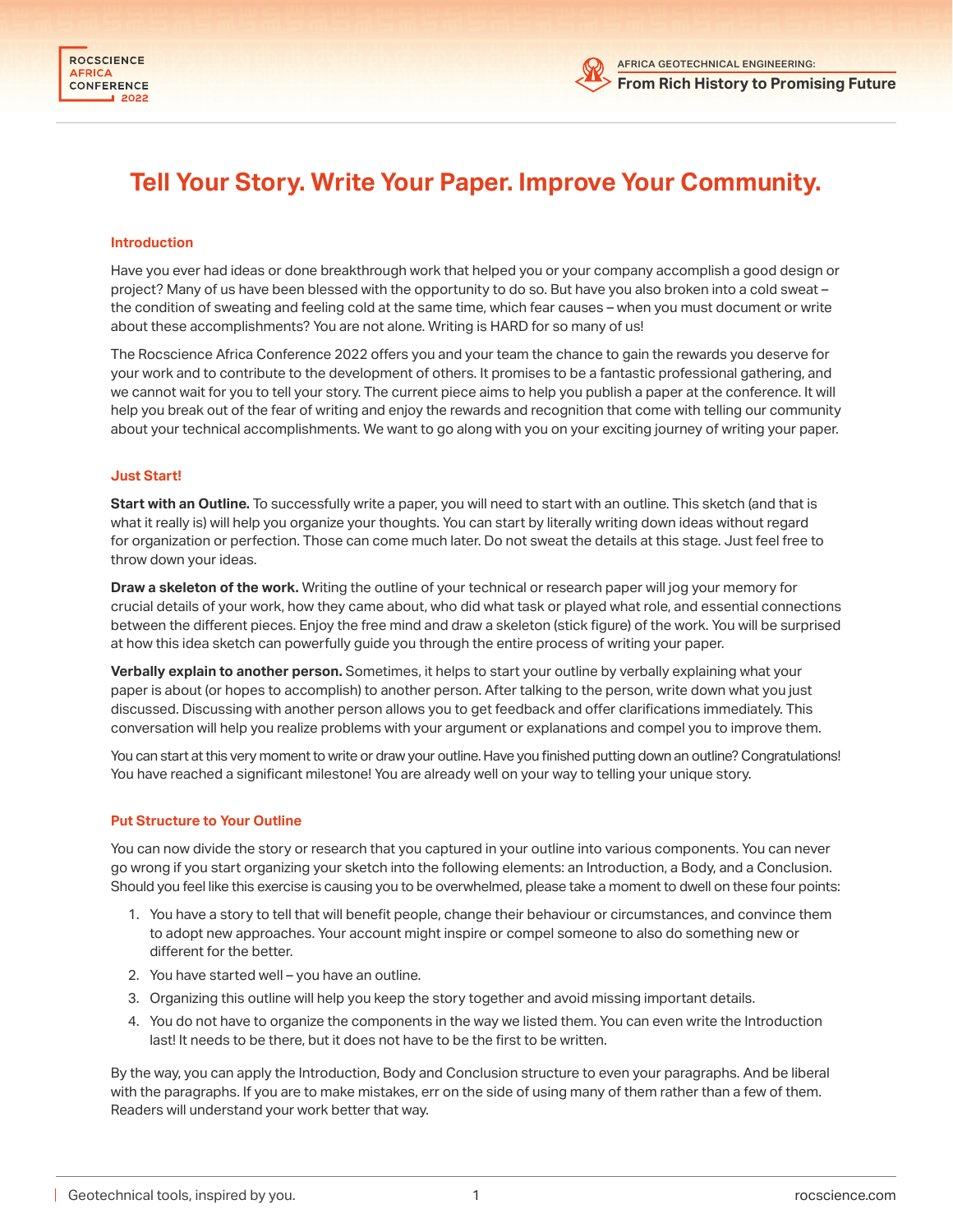

#### **The Introduction**

To help you write the Introduction, we will describe its purpose. The Introduction will **explain why you needed to**  solve the problem. For example, it can tell everyone the significant impact and consequences of not solving the problem.

The Introduction can also tell how hard it was to develop a solution to the problem. It can **narrate apparent reasons**  why the previous way of doing things was not addressing the difficulties. At this stage, you can also describe what others tried that were not successful, or even if successful, did not fully overcome the obstacles.

You can then say here that you solved the problem and can **tell your readers what to expect as they follow your**  solution approach. Sometimes, you may not achieve your starting aim despite your best efforts or may have changed course as you tried to solve the problem. These obstacles are all part of your story so tell it.

You can **make your readers aware of why no one else previously thought of your approach.** You could also say why they did not use your course, even if they thought of it. These are all powerful insights.

If you have not previously thought about it, this may be an excellent time to understand your audience. Who are you telling your story? Who will read your paper? Who do you want to help? What is their background? What motivates them? After reading your story, what are the key things you want them to remember? Once you answer these questions and incorporate them into your Introduction, you are many steps closer to success.

All the work you have put into the Introduction will help your readers understand why your work is significant.

I am sure you have read that a technical or research paper must have a thesis statement. This advice is actually very useful. The thesis statement is a straightforward concept. It comprises one or two sentences that tell your readers:

- What your paper will focus on or try to solve (i.e., your thesis statement clearly describes the topic you will be discussing), and
- Briefly describe the central point or points that you will discuss in the paper

Place your thesis statement at the end of your first paragraph (or sometimes at the end of your Introduction if it is short). It is a powerful weapon – use it to stimulate interest in your topic and encourage your readers to continue reading.

Before we leave this section, you must remember one more thing – **you do not have to write everything in chronological order.** It is more important that the story makes sense to your readers. If describing some aspects out of chronological sequence helps, please do so. For example, right from the beginning of reading your story, your audience may be interested to know what worked. So, tell them what they want to learn from the start. You can describe how you got there after you have caught their attention.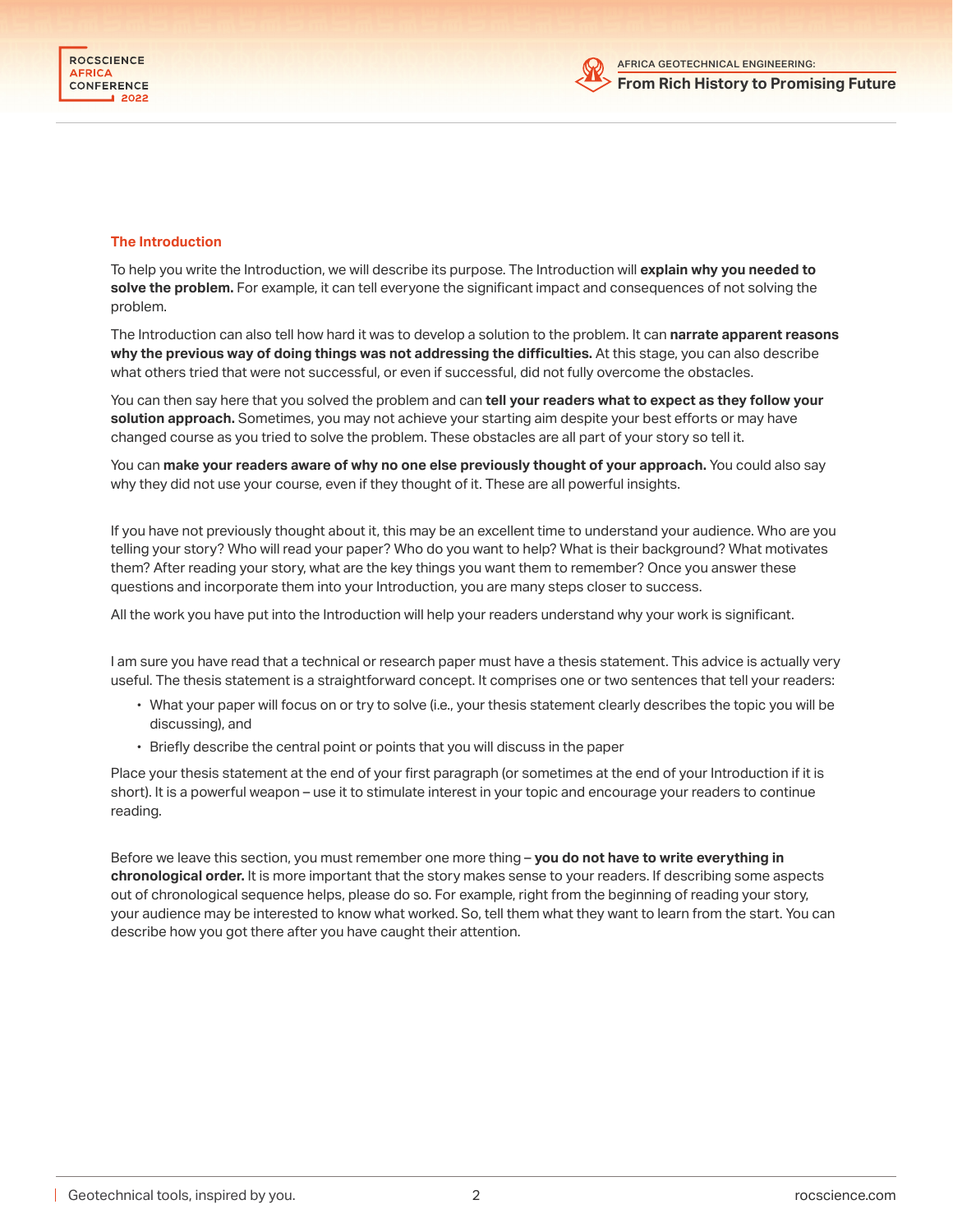

#### **The Body**

Your paper's Body can describe the details of what you outline in the Introduction. Remember, though, that you can write this section before the Introduction. The Body should offer deeper or more detailed explanations of your ideas or your work.

First, **mention the key points of what you did.** Be clear in what you want your readers to know; do not let them look for their own meaning.

Second, **provide detailed supporting descriptions.** Your reader is more likely to understand your story when you proceed in this fashion.

Next, **describe the problem or task for each key point or idea** (i.e., tell your reader about the main challenge and its background). This approach will help your readers understand what is essential in your work and why it is important. This helps you not waste your readers' time.

It is necessary (and powerful) for you to compare your work to what others have done. Doing so will help your readers understand your key ideas and contributions and their significance to your community. They will thank you for this.

Honestly, describe any limitations in your work. Your readers will be very grateful.

#### **The Conclusion**

Your conclusion should repeat your thesis from the Introduction. However, it would help if you used different words. You must **briefly summarize the main points in your paper.** Some authors encourage you not to use more than two to three sentences for each key issue.

You can **end the paper with a sentence that states the consequences of using or not using your approach.** Make the statement as relevant to the central thesis as possible and tie your paper's main ideas together.

Good luck with your paper! Just start! You can do it, and the world will be a better place for it.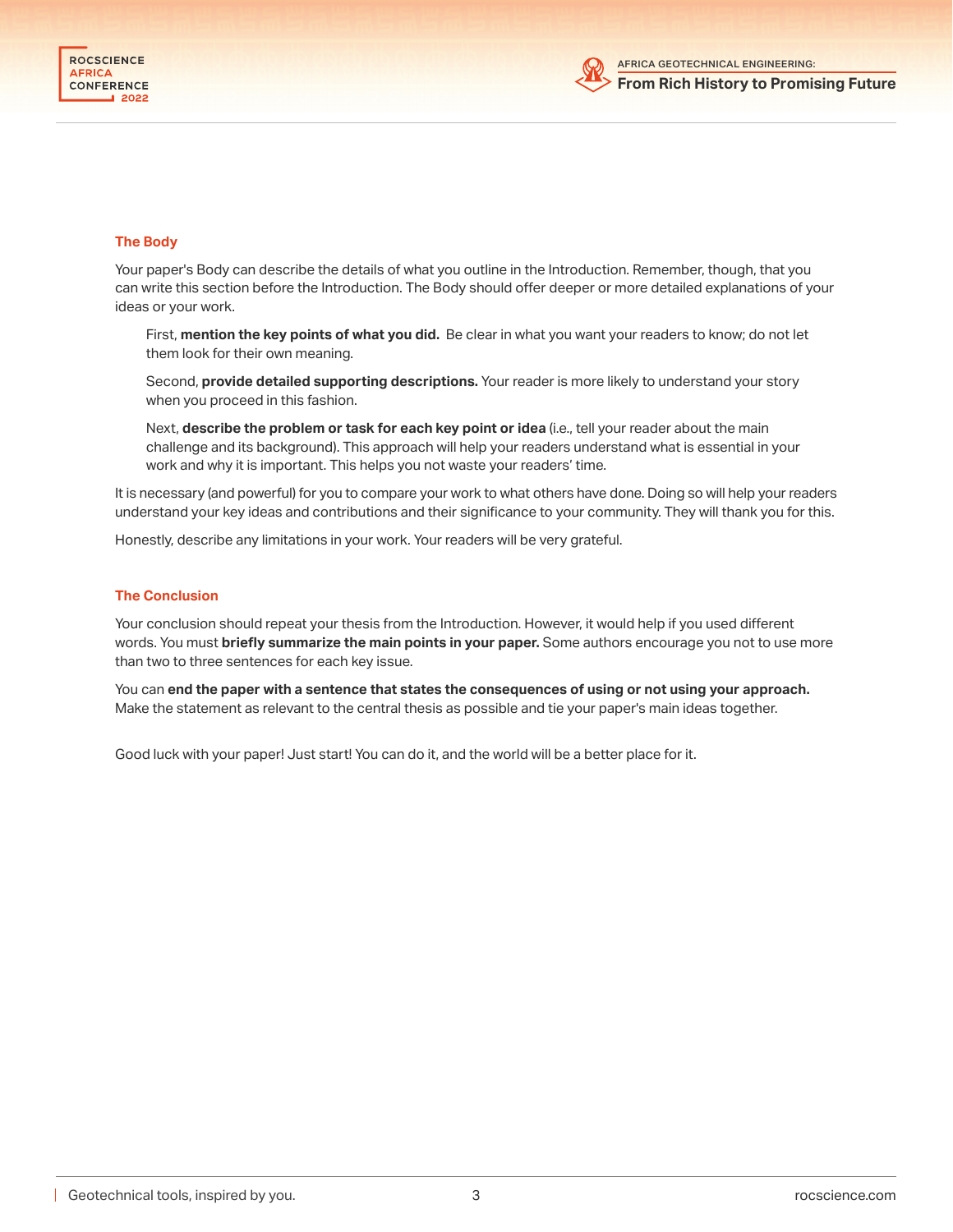



# **Your Simple Template for Writing Your Unique Story**

Your Paper Title/Topic: \_\_\_\_\_\_\_\_\_\_\_\_\_\_\_\_\_\_\_\_\_\_\_\_\_\_\_\_\_\_\_\_\_\_\_\_\_\_\_\_\_\_\_\_\_\_\_\_\_\_\_\_\_\_\_\_\_\_\_\_\_\_\_\_\_\_\_\_\_\_\_\_\_\_\_\_\_\_\_\_\_\_

Your Audience: \_\_\_\_\_\_\_\_\_\_\_\_\_\_\_\_\_\_\_\_\_\_\_\_\_\_\_\_\_\_\_\_\_\_\_\_\_\_\_\_\_\_\_\_\_\_\_\_\_\_\_\_\_\_\_\_\_\_\_\_\_\_\_\_\_\_\_\_\_\_\_\_\_\_\_\_\_\_\_\_\_\_\_\_\_\_\_\_\_

**Section 1. Introduction**

List the possible ideas for your introduction:

 $\overline{\phantom{a}}$  , and the contribution of  $\overline{\phantom{a}}$  , and  $\overline{\phantom{a}}$  , and  $\overline{\phantom{a}}$  , and  $\overline{\phantom{a}}$  , and  $\overline{\phantom{a}}$  , and  $\overline{\phantom{a}}$ 

 $\overline{\phantom{a}}$  , and the contribution of  $\overline{\phantom{a}}$  , and  $\overline{\phantom{a}}$  , and  $\overline{\phantom{a}}$  , and  $\overline{\phantom{a}}$  , and  $\overline{\phantom{a}}$  , and  $\overline{\phantom{a}}$ 

 $\overline{\phantom{a}}$  , and the contribution of  $\overline{\phantom{a}}$  , and  $\overline{\phantom{a}}$  , and  $\overline{\phantom{a}}$  , and  $\overline{\phantom{a}}$  , and  $\overline{\phantom{a}}$  , and  $\overline{\phantom{a}}$ 

Thesis Statement

(Remember it is the last sentence of your first paragraph or the introduction section itself if it is short.):

\_\_\_\_\_\_\_\_\_\_\_\_\_\_\_\_\_\_\_\_\_\_\_\_\_\_\_\_\_\_\_\_\_\_\_\_\_\_\_\_\_\_\_\_\_\_\_\_\_\_\_\_\_\_\_\_\_\_\_\_\_\_\_\_\_\_\_\_\_\_\_\_\_\_\_\_\_\_\_\_\_\_\_\_\_\_\_\_\_\_\_\_\_\_\_\_\_\_\_\_\_\_\_

\_\_\_\_\_\_\_\_\_\_\_\_\_\_\_\_\_\_\_\_\_\_\_\_\_\_\_\_\_\_\_\_\_\_\_\_\_\_\_\_\_\_\_\_\_\_\_\_\_\_\_\_\_\_\_\_\_\_\_\_\_\_\_\_\_\_\_\_\_\_\_\_\_\_\_\_\_\_\_\_\_\_\_\_\_\_\_\_\_\_\_\_\_\_\_\_\_\_\_\_\_\_\_

\_\_\_\_\_\_\_\_\_\_\_\_\_\_\_\_\_\_\_\_\_\_\_\_\_\_\_\_\_\_\_\_\_\_\_\_\_\_\_\_\_\_\_\_\_\_\_\_\_\_\_\_\_\_\_\_\_\_\_\_\_\_\_\_\_\_\_\_\_\_\_\_\_\_\_\_\_\_\_\_\_\_\_\_\_\_\_\_\_\_\_\_\_\_\_\_\_\_\_\_\_\_\_

\_\_\_\_\_\_\_\_\_\_\_\_\_\_\_\_\_\_\_\_\_\_\_\_\_\_\_\_\_\_\_\_\_\_\_\_\_\_\_\_\_\_\_\_\_\_\_\_\_\_\_\_\_\_\_\_\_\_\_\_\_\_\_\_\_\_\_\_\_\_\_\_\_\_\_\_\_\_\_\_\_\_\_\_\_\_\_\_\_\_\_\_\_\_\_\_\_\_\_\_\_\_\_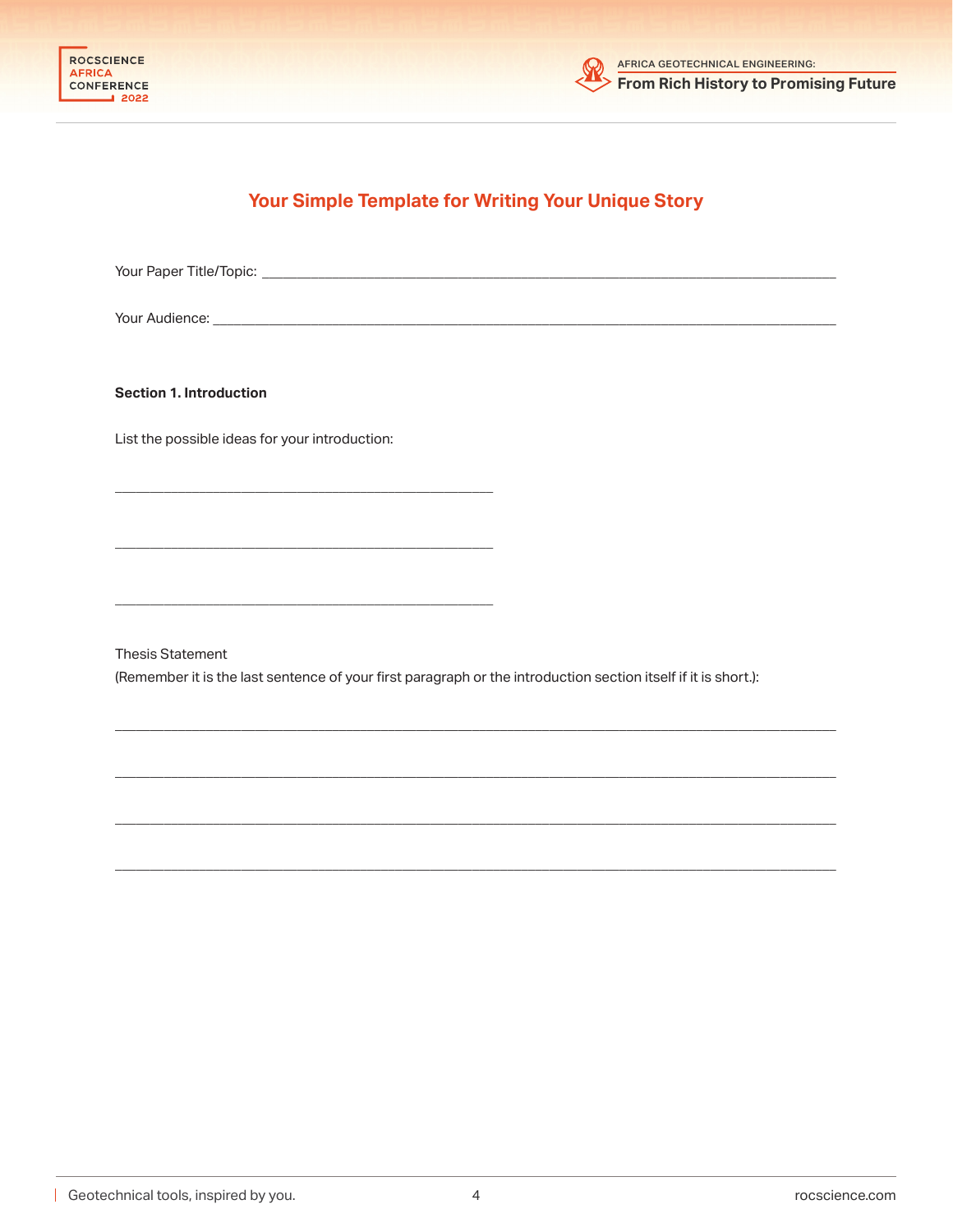

### **Section 2. Body**

(Your paper can have only a few or several key points. List them as you think through the paper. At the drafting stage, do not worry too much about how many they are. But at the same time, it will help to group similar items, i.e., combine them into main points.)

| Examples/Details/Explanations: |
|--------------------------------|
|                                |
|                                |
|                                |
| C.                             |
|                                |
|                                |
|                                |
| Examples/Details/Explanations: |
| $a.$ $a.$                      |
|                                |
| b.                             |
|                                |
|                                |
|                                |
|                                |
| Examples/Details/Explanations: |
|                                |
|                                |
| b.                             |
| $C.$ $C.$                      |
|                                |